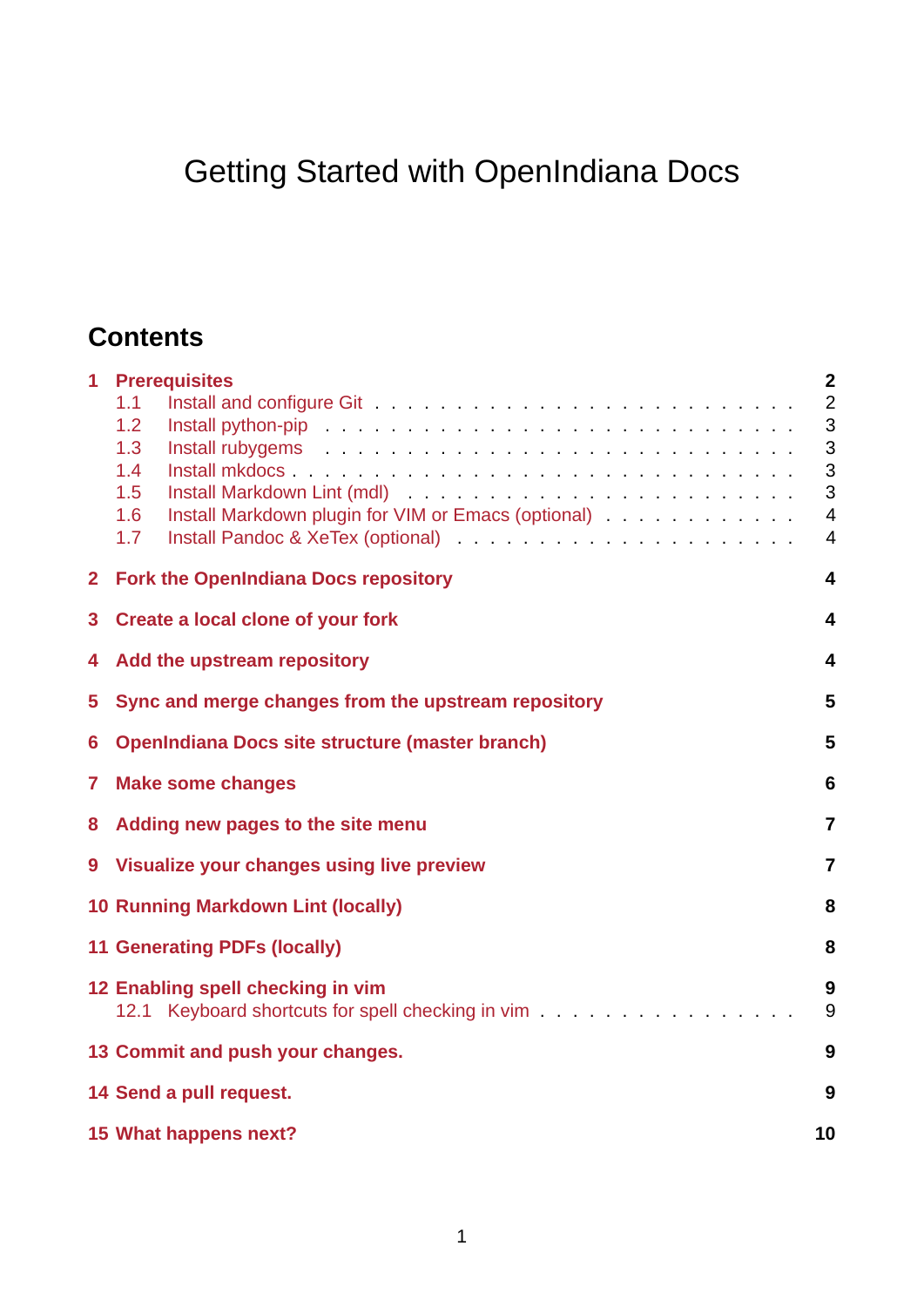The process for contributing to OpenIndiana Docs is simple and follows the same best practices used in the development of the OpenIndiana distribution.

### **NOTE:**

First and foremost, we understand using development tools and techniques to write end user documentation is not for everyone. For this reason, we're happy to accept your contribution in any format you wish to provide.

After receiving your submission, we will review the document for conversion to markdown and subsequent incorporation into OpenIndiana Docs. Contributions may be submitted in plain text, .doc, .docx, .odt, html, xml, latex, pdf, GitHub Gist, etc.

In summary, if you believe your contribution would be helpful to the greater OpenIndiana community, we'll be willing to review it. For further information, please contact us via one of the methods provided below.

To make a suggestion or report a problem with a document, please make your request by submitting a Github issue.

The docs team can be reached via email: *docs at openindiana.org*. You may also inquire via IRC:

- #openindi[ana \(libera.ch](https://github.com/OpenIndiana/oi-docs/issues)at)
- $\bullet$  #oi-dev (libera.chat)

## **1 Pr[erequisites](irc://irc.libera.chat/oi-dev)**

<span id="page-1-0"></span>If you would like to make a contribution using the development tools, you must have a GitHub account. If you do not already have a GitHub account, sign up for a Github account.

### <span id="page-1-1"></span>**1.1 Install and configure Git**

| Command             |
|---------------------|
| pacman -S git       |
| yum install git     |
| apt-get install git |
| dnf install git     |
| pkg install git     |
|                     |

### **NOTE:**

After GIT is installed, be sure to configure your name and email address.

For further details about configuring GIT, see: https://help.github.com/articles/set-upgit/

Also, if you need a good book for quickly getting up to speed with GIT, see here: https: //git-scm.com/book/en/v2

[Fea](https://help.github.com/articles/set-up-git/)r not though, only basic git commands are required for working with OI-DOCS.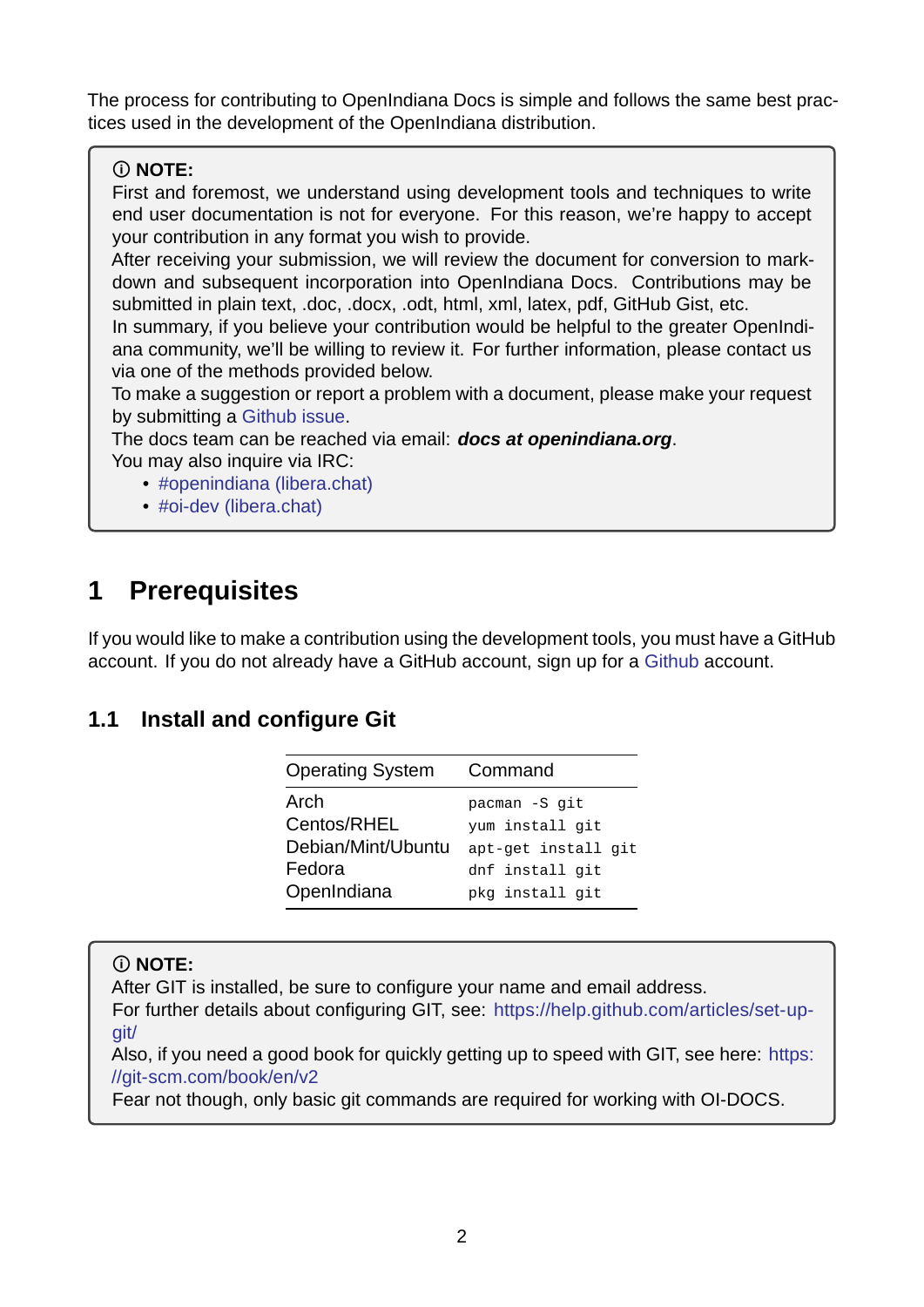### <span id="page-2-0"></span>**1.2 Install python-pip**

If your OS doesn't provide pre-packaged mkdocs, you'll need to install python-pip. This is not necessary on OpenIndiana.

| <b>Operating System</b> | Command                               |
|-------------------------|---------------------------------------|
| Arch                    | pacman -S python-pip                  |
| Centos/RHEL             | yum install python-pip                |
| Debian/Mint/Ubuntu      | apt-get install python-pip            |
| Fedora                  | N/A - (Included with Fedora 25)       |
| OpenIndiana             | Not needed - (Use MkDocs IPS package) |

### <span id="page-2-1"></span>**1.3 Install rubygems**

If your OS doesn't provide pre-packaged mdl, you'll need to install Ruby Gems. This is not necessary on OpenIndiana.

| <b>Operating System</b> | Command                             |
|-------------------------|-------------------------------------|
| Arch                    | pacman -S ruby                      |
| Centos/RHEL             | yum install rubygems                |
| Debian/Mint/Ubuntu      | apt-get install rubgems-integration |
| Fedora                  | dnf install rubygems                |
| OpenIndiana             | Not needed - (Use mdl IPS package)  |

### <span id="page-2-2"></span>**1.4 Install mkdocs**

For OpenIndiana Hipster, MKDocs and all of it's dependencies have been packaged and are available in the OI Hipster repository. So, if you're already running Hipster, installing MKDocs is as simple as: pkg install mkdocs

• Most other operating systems: pip install mkdocs mkdocs-bootswatch

After MKDocs has been installed, be sure to verify your installation with mkdocs --version

#### **NOTE:**

If you experience difficulties installing mkdocs, try using the python 3 version of pip. For example:

• For Linux Mint 18, the python 3 version of pip would be pip3.

### <span id="page-2-4"></span><span id="page-2-3"></span>**1.5 Install Markdown Lint (mdl)**

On OpenIndiana you can install mdl using standard package management tools:

• pkg install developer/documentation-tool/mdl

For most operating systems:

 $\bullet$  gem install mdl -v 0.4.0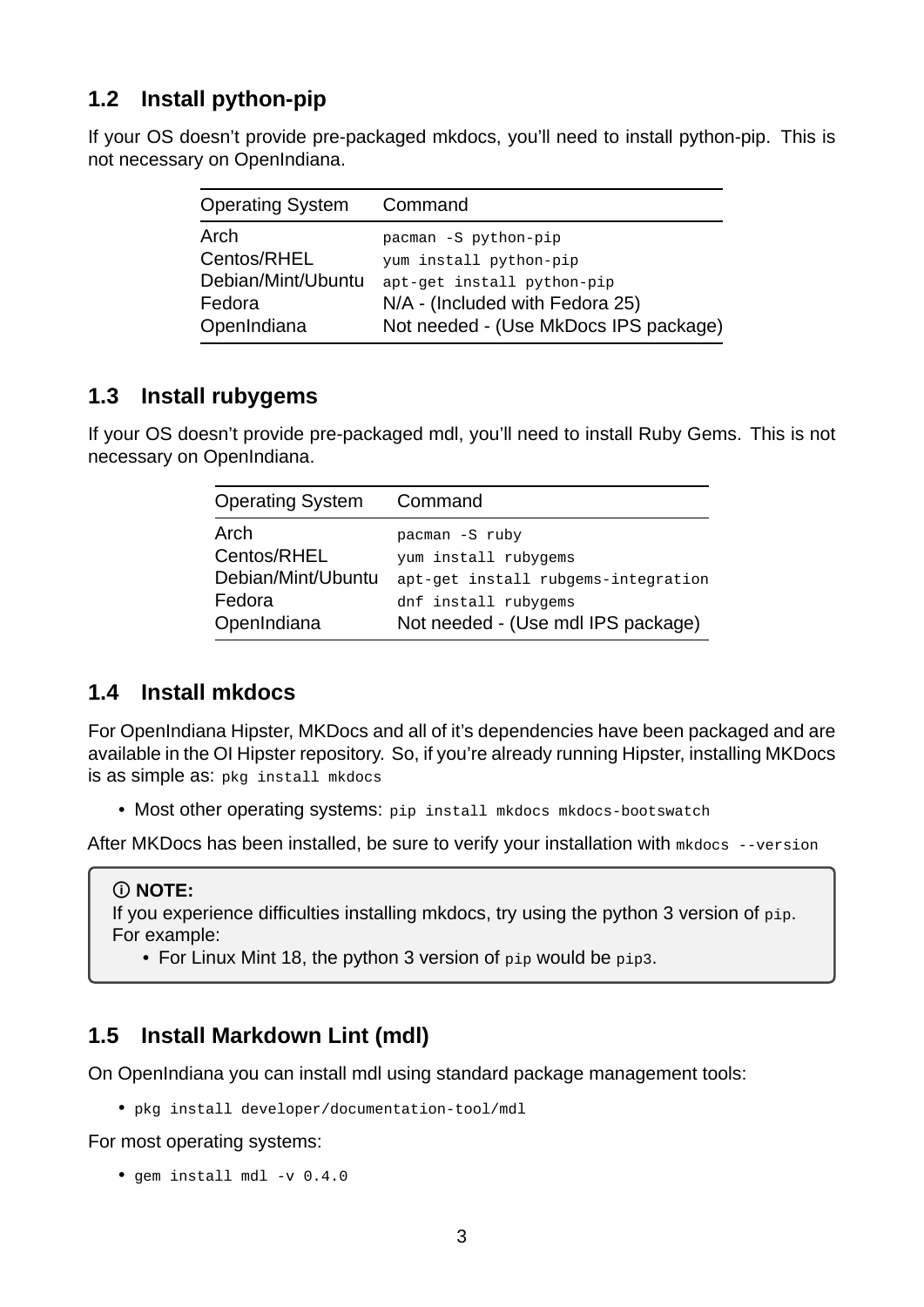### **1.6 Install Markdown plugin for VIM or Emacs (optional)**

- https://github.com/plasticboy/vim-markdown/
- <span id="page-3-0"></span>• https://www.emacswiki.org/emacs/MarkdownMode

### **1.7 [Install Pandoc & XeTex \(optional\)](https://github.com/plasticboy/vim-markdown/)**

<span id="page-3-1"></span>For converting the docs to PDF, OI-Docs requires a Pandoc version of 2.8 (released 2019) or above and XeTex/XeLaTex. The latest versions of Pandoc are available (in .deb & .tar.gz) from Pandoc GitHub releases. Pandoc is not yet avalible packaged on OpenIndiana.

| <b>Operating System</b> | Command                              |
|-------------------------|--------------------------------------|
| Arch                    | pacman -S pandoc                     |
| Centos/RHEL             | yum install pandoc texlive-xetex     |
| Debian/Mint/Ubuntu      | apt-get install pandoc texlive-xetex |
| Fedora                  | dnf install pandoc texlive-xetex     |
| OpenIndiana             | Not packaged yet                     |

#### **NOTE:**

Not all OS distro repositories contain XeTex. In this case it could be installed as part of a manual TeX Live installation.

As of Summer 2021, the version of Pandoc available from OS distro repositories may be too old (was the case for Centos/RHEL and Debian < 11). In this case you can try and use the Pandoc GitHub release versions instead.

### **2 Fork the OpenIndiana Docs repository**

- <span id="page-3-2"></span>• Open your web browser to the OpenIndiana Docs GitHub Repository.
- Click the **Fork** button found in the upper right hand corner of the page.
	- **–** Forking creates a server side clone of the upstream repository.
	- **–** This clone is your own pe[rsonal copy of the OpenIndiana Docs r](https://github.com/OpenIndiana/oi-docs)epository.

### **3 Create a local clone of your fork**

<span id="page-3-3"></span>git clone https://github.com/YOUR-USER-NAME/oi-docs.git

The local clone is where you will perform your work. Think of your local clone as your working copy of the repository. The local clone is also where you will commit your changes. Periodically you will push these local changes to your fork residing on Github.

### **4 Add the upstream repository**

<span id="page-3-4"></span>cd oi-docs

git remote add upstream https://github.com/OpenIndiana/oi-docs.git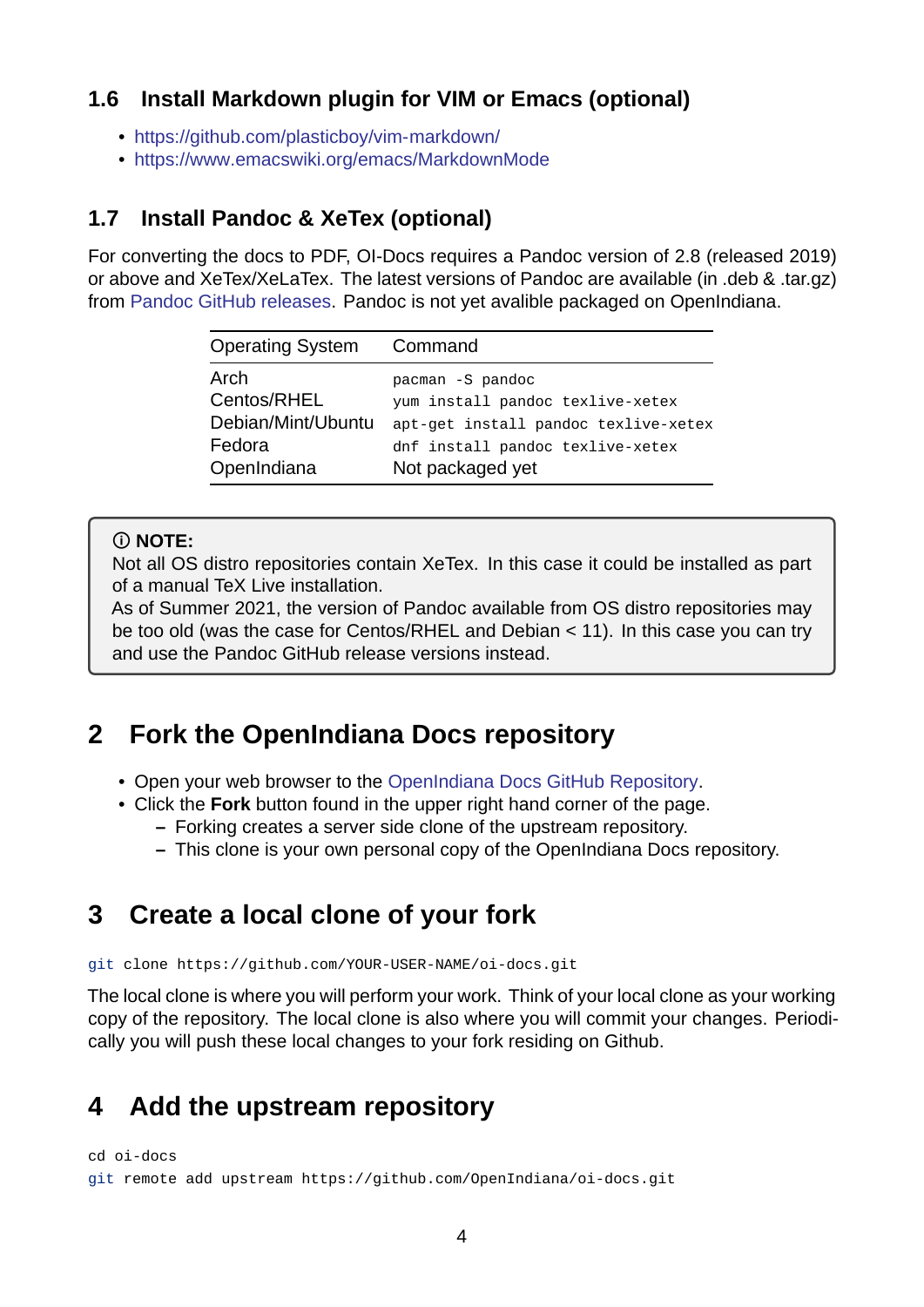Verify things with git remote  $-v$ 

You should now see:

```
origin https://github.com/YOUR-USER-NAME/oi-docs.git (fetch)
origin https://github.com/YOUR-USER-NAME/oi-docs.git (push)
upstream https://github.com/OpenIndiana/oi-docs.git (fetch)
upstream https://github.com/OpenIndiana/oi-docs.git (push)
```
## <span id="page-4-0"></span>**5 Sync and merge changes from the upstream repository**

Periodically you will want to *rebase* your local copy by bringing in changes from the upstream repository. In plain English, this means the upstream repository is locally registered so you can periodically *pull down* changes from the upstream master repository and merge them into your local clone. This way your local clone remains in synchronization with the master upstream repository. It is always a good idea to perform a pull from the upstream master repository prior to making changes to your local clone (working copy).

git pull upstream master

### <span id="page-4-1"></span>**6 OpenIndiana Docs site structure (master branch)**

All site development occurs within the master branch.

```
oi-docs/
```
- ├── docs/
- ├── link\_validator.py
- ├── makepdf.sh
- ├── markdownlint-rules.rb
- ├── mkdocs.yml
- $-$  pandoc/
- $\longmapsto$  pdf/
- ├── README.md
- └── site/

| Resource              | Description                                        |
|-----------------------|----------------------------------------------------|
| oi-docs/              | site root folder                                   |
| docs/                 | documentation root folder                          |
| link validator.py     | URL validation script                              |
| makepdf.sh            | <b>PDF Generation script</b>                       |
| markdownlint-rules.rb | Markdown Lint configuration                        |
| mkdocs.yml            | Site and menu configuration                        |
| pandoc/               | Pandoc configuration files folder (for makepdf.sh) |
| pdf/                  | <b>Generated PDFs folder</b>                       |
| README.md             | Git readme                                         |
| site/                 | Live preview folder (no edits)                     |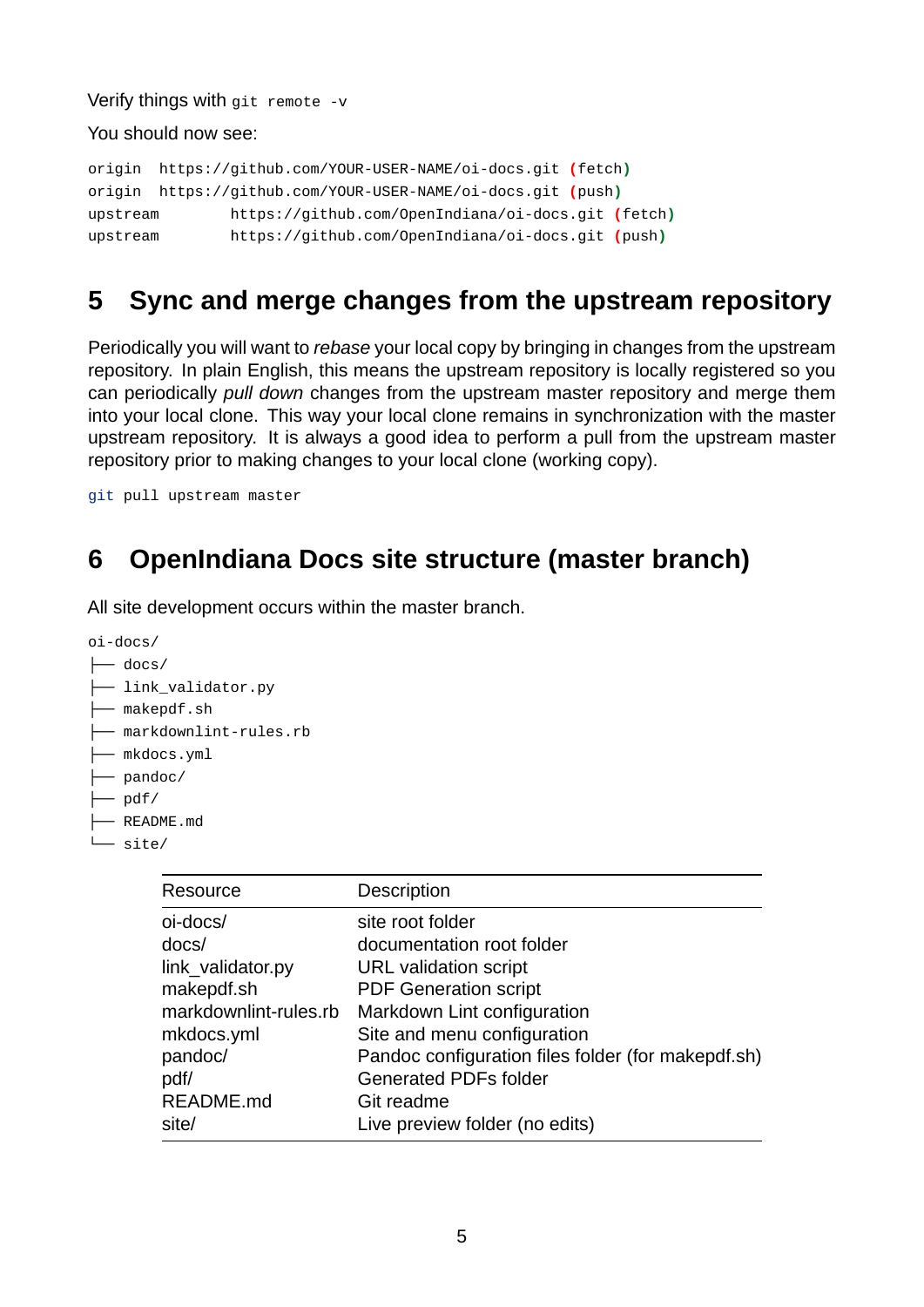#### **CAUTION:**

- Please do **NOT** perform any work within the site/ or pdf/ folder.
	- **–** site/ is a temporary folder created by MkDocs when the site is run locally in preview mode.
	- **–** pdf/ is a temporary folder for storing locally generated PDFs.
- Also, please do **NOT** perform any work within the gh-pages branch.
	- The gh-branch is destroyed and rebuilt each time the site is deployed to GitHub pages.

docs/

- ├── books/ ├── community-hcl/
- ├── contrib/

 $-$  dev/

- ├── favicon.ico
- ├── handbook/
- ├── index.md
- ├── misc/
- ├── Openindiana.png
- ├── release-notes/
- └── retired/

| Resource        | Description                     |
|-----------------|---------------------------------|
| books/          | <b>Legacy OpenSolaris Books</b> |
| contrib/        | Contributor guidance docs       |
| community-hcl/  | <b>Community HCL docs</b>       |
| dev/            | Development oriented docs       |
| favicon.ico     | Site favicon icon               |
| handbook/       | OpenIndiana handbook docs       |
| index.md        | Site front page                 |
| misc/           | Miscellaneous docs              |
| Openindiana.png | OpenIndiana project graphic     |
| release-notes/  | <b>Release Notes docs</b>       |
| retired         | Deprecated docs, etc.           |

## <span id="page-5-0"></span>**7 Make some changes**

Open your favorite text editor and begin authoring content.

For example: vim somefile.md or emacs somefile.md

Some text editors (Atom, VIM, etc.) natively include Markdown syntax highlighting (or offer it as a plugin).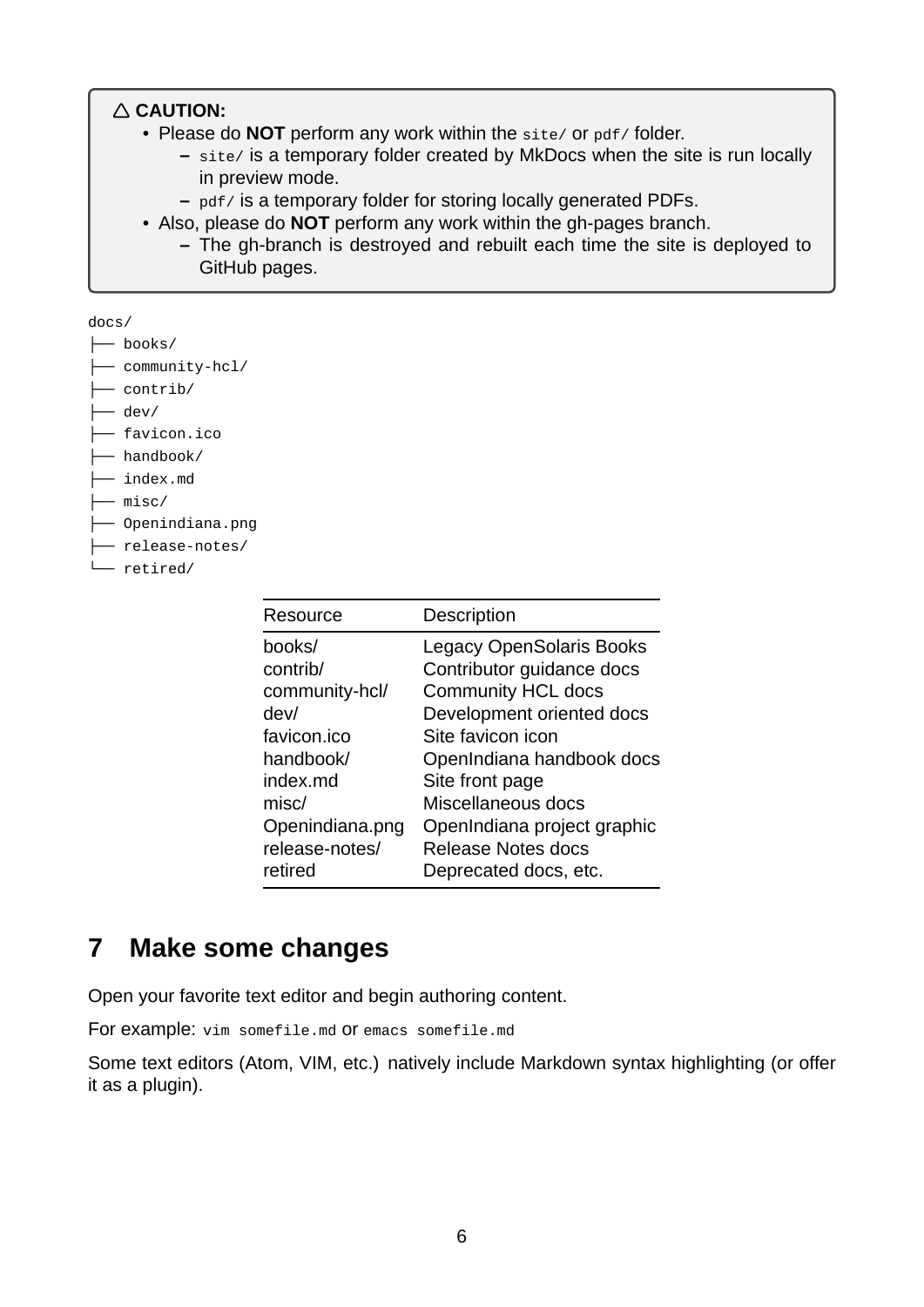#### **NOTE:**

Major changes should be performed within a separate branch, appropriately named to reflect the changes being made.

For a list of subject to write about:

- See the site TODO list.
- Have a look at the site Github issues list.
- See the Topics page for a list of suggestions and TODO's.
- Write a new tutorial, or complete a small section of the handbook, etc.
- Consult with other doc team contributors for even more ideas.

### **8 Adding new pages to the site menu**

<span id="page-6-0"></span>Site configuration settings and menus are located in mkdocs.yml. To add a page to the menu, simply add a line to this file. See the code snippet below for examples.

- Docs:

- 'OpenIndiana Code of Conduct': misc/conduct.md
- 'OpenIndiana FAQ': misc/faq.md
- 'OpenIndiana Handbook': handbook/handbook.md
- OpenSolaris Books:
	- 'Book Index': books/index.md
	- 'Basic Administration': books/basic.md
	- 'Advanced Administration': books/advanced.md
	- 'Solaris Express Administration': books/express.md
	- 'Trusted Extensions Administration': books/trusted.md
	- 'Development Titles': books/develop.md

## **9 Visualize your changes using live preview**

<span id="page-6-1"></span>To assist with the content authoring process, it may be helpful to visualize your changes using a live preview.

- From the root of the oi-docs/ directory:
	- **–** Type: mkdocs serve and press enter.
	- **–** Open your web browser to 127.0.0.1:8000.

Each time you save your changes, the site page is automatically reloaded within your web browser.

To shut down the live preview web server, use  $CTRL + C$ .

#### **NOTE:**

If you wish to preview your changes on a remotely networked system or on a networked mobile device such as a tablet, the site can also be served on your LAN IP address. To do so, issue the following command:  $m$ kdocs serve  $-$ -dev-addr=0.0.0.0:8000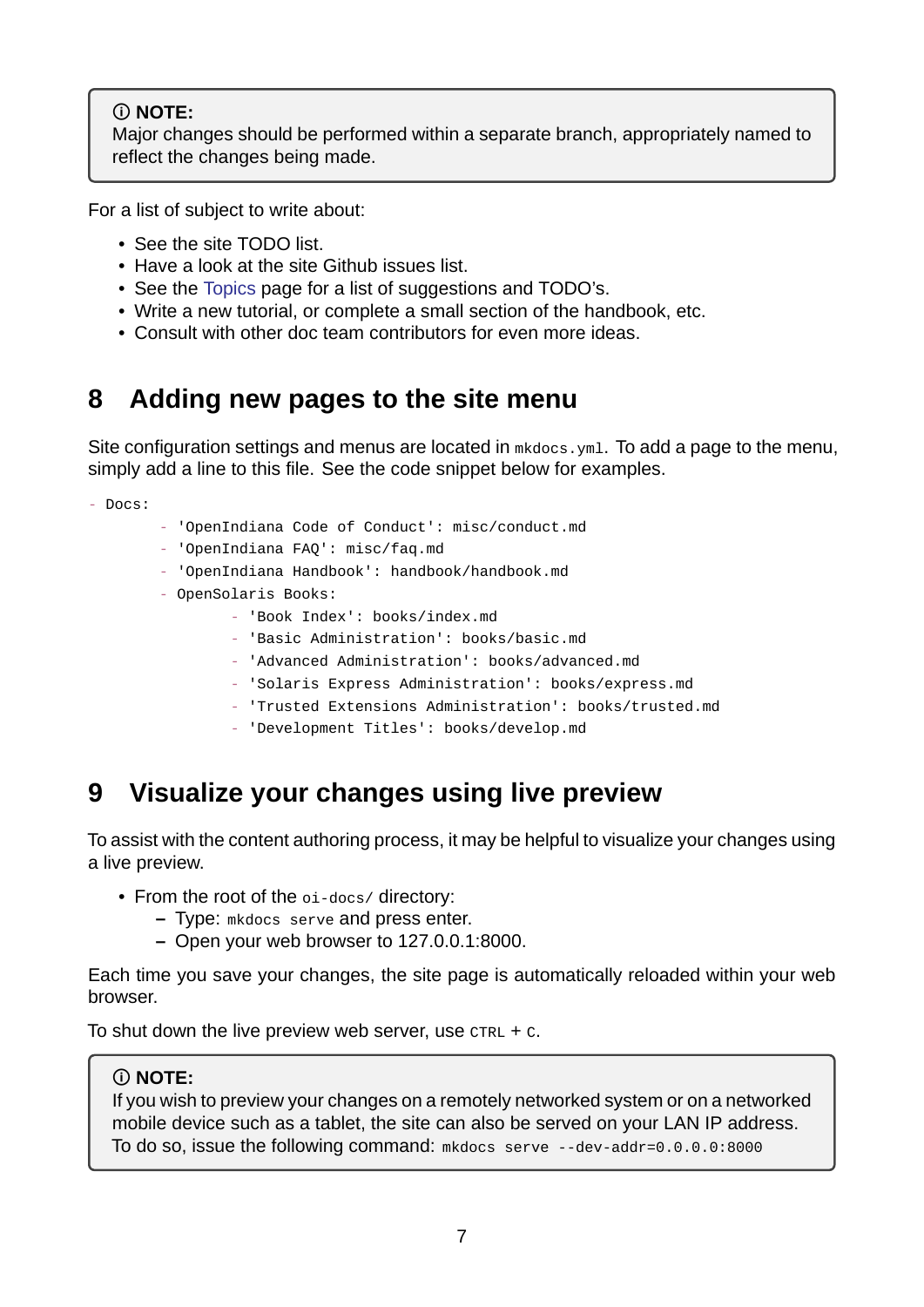## **10 Running Markdown Lint (locally)**

Markdown Lint is used to check your changes for Markdown syntax errors. Prior to submitting a pull request (PR), please consider running Markdown Lint locally on your computer.

<span id="page-7-0"></span>From the root of the  $o_i-docs/$  directory, execute the following command:

 $mdl -s$  markdownlint-rules.rb.

Markdown Lint will automatically traverse the entire folder structure looking for problems. Alternately you may also run met on a specific file. Simply replace the period (.) with the path to the file.

#### **NOTE:**

Before you can run mdl, it may be necessary to modify your \$PATH variable: see "Install Markdown Lint" above.

## **1[1 Genera](#page-2-4)ting PDFs (locally)**

<span id="page-7-1"></span>Pandoc (via XeLaTex) is used to create PDF versions of pages. The makepdf.sh bash script automatically moves through a subset of the docs directories creating a PDF for every Markdown file. Prior to submitting a pull request (PR), please consider running the Pandoc PDF generation script locally on your computer to ensure no Pandoc incompatibilities have been introduced.

To convert multiple pages to PDF, execute the following command from the root of the oidocs/ directory:

./makepdf.sh

This will produce PDF versions (placed in  $o_i$ -docs/pdf/) of most of the doc pages. Not all pages are suitible for conversion yet, some contain incompatible HTML which needs to be fixed before they can be converted.

To convert a single file, the -f option can be used. Likewise, the -d option can be used for converting files all files in a given directory.

By default the PDFs are styled/formatted to look similar to the HTML docs produced by Mk-Docs. This can be changed using the -s option. Currently the only other option is 'opensolaris' which produces PDFs in the style of OpenSolaris Solbook documentation.

The formatting and restyling required for the PDFs is configured with files in the pandoc/ folder of the root directory. Each style uses a pair of files, a .yaml file to specifiy Pandoc settings & LaTex/XeLaTex headers and a .lua Lua script to apply formatting to the Pandoc native representation (AST). For more information on Pandoc, see the official Pandoc Manual.

### **CAUTION:**

Inline HTML is not supported by Pandoc for PDF output an[d is not rendered at all i](https://pandoc.org/MANUAL.html)n PDFs produced. Ensure that you only use Markdown in your edits. The only exception is for the mkdocs div elements used to create these 'Note' breakouts - support for these has been manually programmed into the Pandoc lua filters.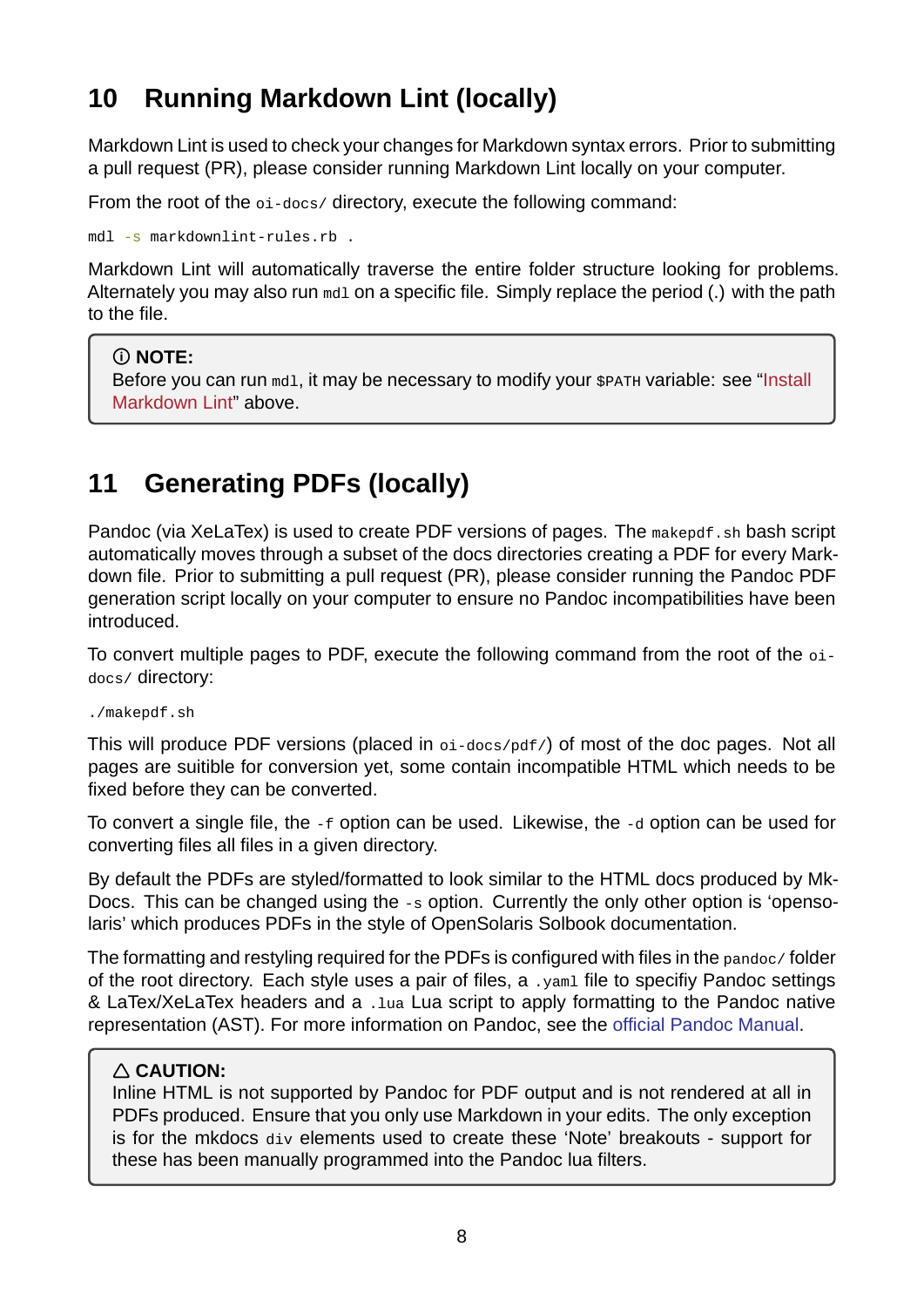## <span id="page-8-0"></span>**12 Enabling spell checking in vim**

You can invoke spell checking in your current session by inputting the command:

```
:set spell spelllang=en_us
```
If you would like a more permanent solution, enable spell checking in your .vimrc by adding the line:

set spelllang=en\_us

Misspelled words will now be highlighted (color varies dependent on your .Xresources file)

### <span id="page-8-1"></span>**12.1 Keyboard shortcuts for spell checking in vim**

- 1s to find the previously misspelled word.
- [s to find the next misspelled word.
- With the cursor at the beginning of a word, use z= to bring up a list of suggested replacements.
- zg will add a word to the local dictionary exception file.
- zw is used to mark a word as incorrect.

## <span id="page-8-2"></span>**13 Commit and push your changes.**

```
git status
```

```
git add some-file-you-just-edited
```

```
git commit -m 'your commit message'
```

```
git push
```
When you make a commit, you are committing those changes locally to your clone. When you perform a push, your are pushing your commits from your local clone to your fork residing on Github.

## **14 Send a pull request.**

• Open your web browser to *your forked copy* of the OpenIndiana Docs repository.

For example: https://github.com/your-user-name/oi-docs

- Click the button for *New pull request*.
- Add some notes about your change.
- Submit your PR (pull request).

Pull requests are used to request a *pull in* of changes from your fork to the master repository.

#### **NOTE:**

After a pull request has been submitted, and for the duration of time your pull request remains open and uncommitted to the OI-DOCS master repository, any additional commits you make to your own fork of the oi-docs repository will automatically be included in your open pull request.